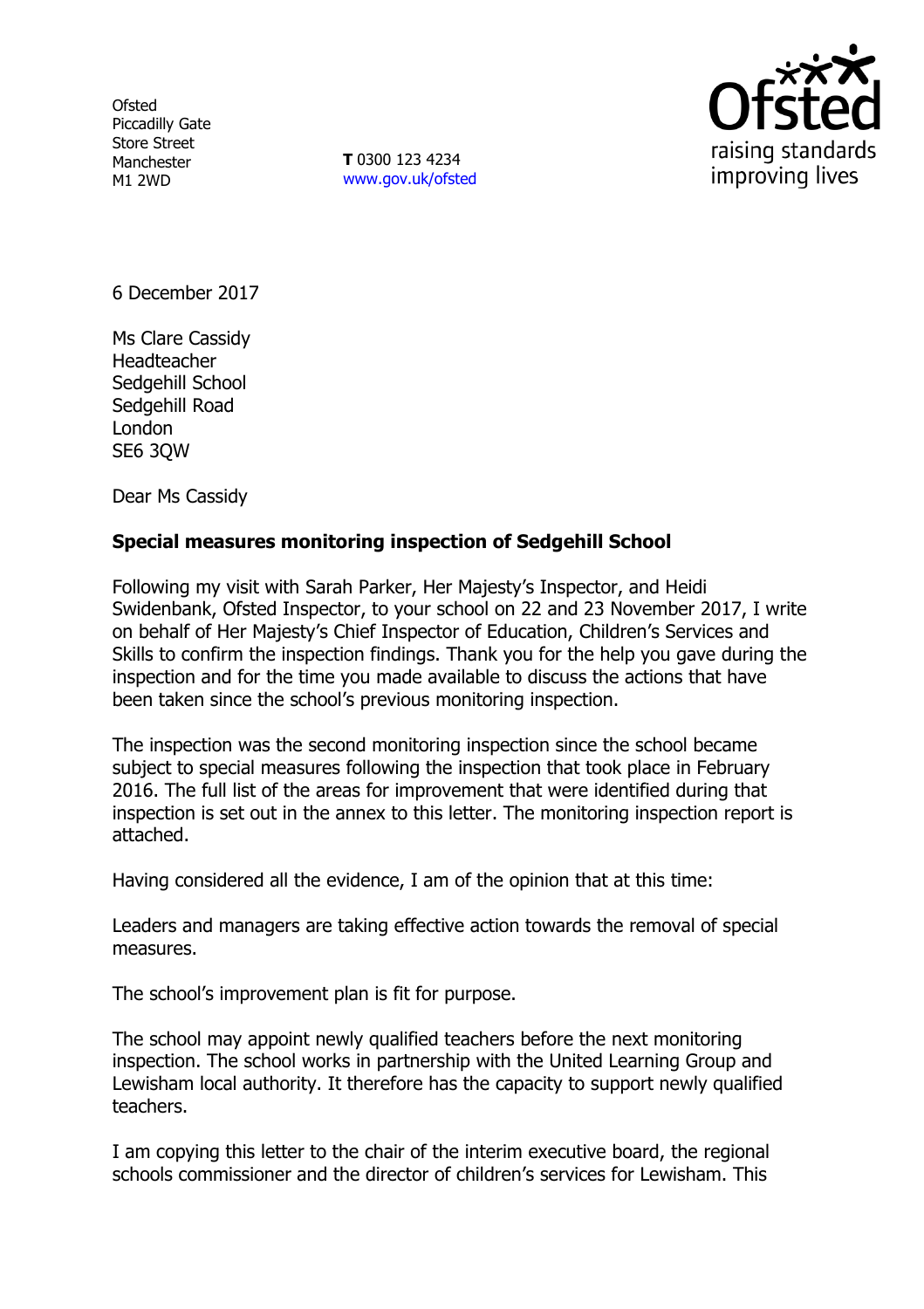

letter will be published on the Ofsted website.

Yours sincerely

Helen Matthews **Her Majesty's Inspector**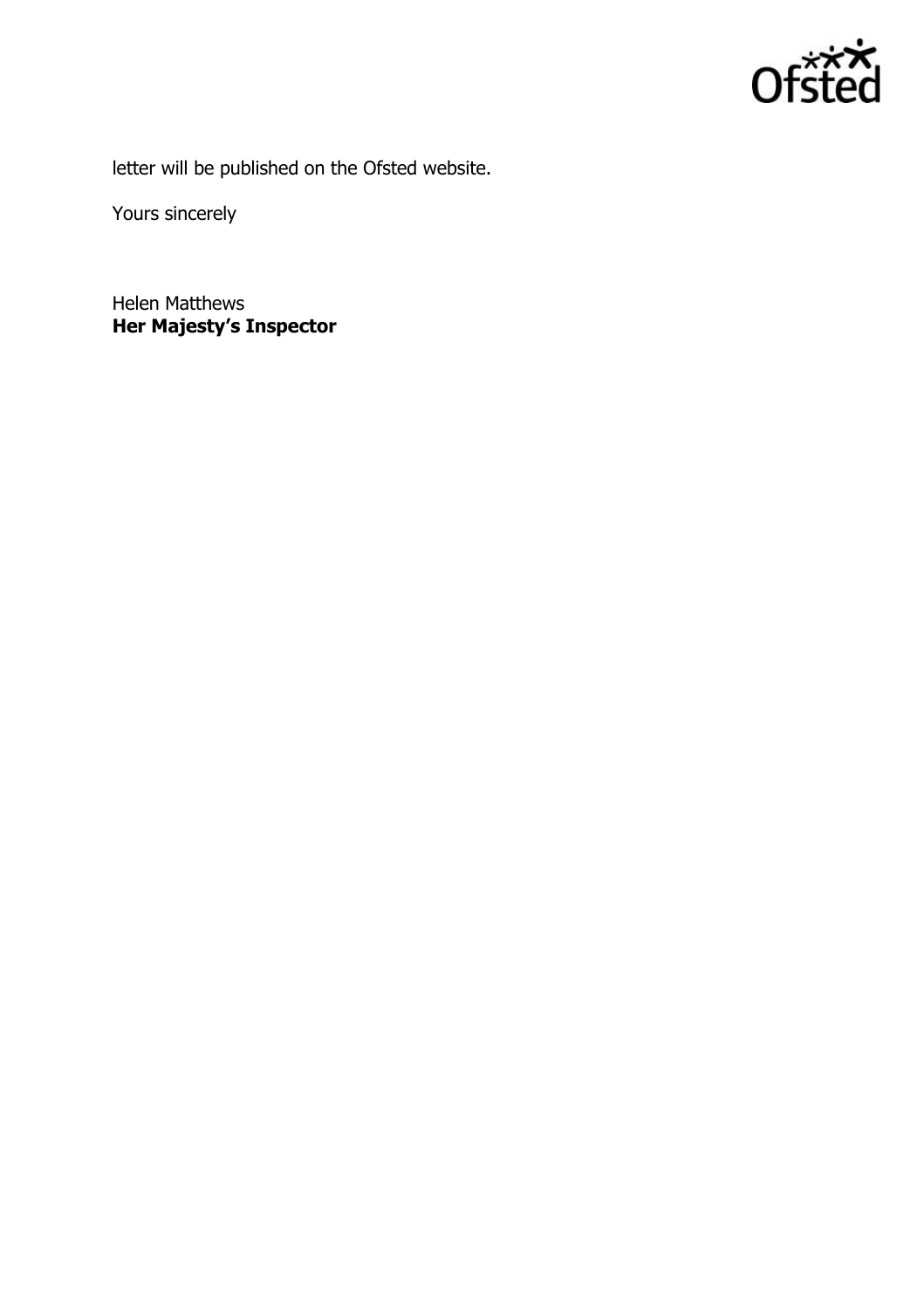

#### **Annex**

# **The areas for improvement identified during the inspection that took place in February 2016**

- **IMPROVE THE EFFECT IVENETS OF LEADER SHOW THE IMPROVE THE EFFECT**: Improve that:
	- $-$  all staff have clear knowledge and understanding of statutory safeguarding guidance
	- $-$  immediate steps are taken to ensure that all pupils feel safe in and around school
	- $-$  staff are well supported to follow and implement new policies, procedures and expectations set by the chief executive officer and her leadership team
	- $-$  all leaders are accurate in checking the quality of teaching, learning and assessment, and provide challenge and support where it is inadequate.
- Improve the quality of teaching, learning and assessment by ensuring that:
	- $-$  teachers have higher expectations for learning and set more challenging work so all pupils, including the most able, make good progress
	- $-$  learners in the sixth form achieve well in academic and vocational subjects
	- $-$  those who have special educational needs or disability, and other underperforming groups, make good and sustained progress.
- **IMPROVE THE PERSONAL DEVELOPMENT, behaviour and welfare of pupils by:** 
	- $-$  eradicating poor and wilfully disruptive behaviour in lessons and around school
	- ─ improving the attendance of all pupils, including learners in the sixth form
	- ─ significantly reducing the number of exclusions.
- $\blacksquare$  Improve the outcomes of pupils by ensuring that:
	- $-$  pupils' achievement in mathematics and other underperforming subjects improves rapidly
	- $-$  all pupils make good or better progress throughout key stage 3
	- ─ learners' achievement in the sixth form improves for academic subjects
	- ─ more learners in the sixth form continue their studies from Year 12 to Year 13.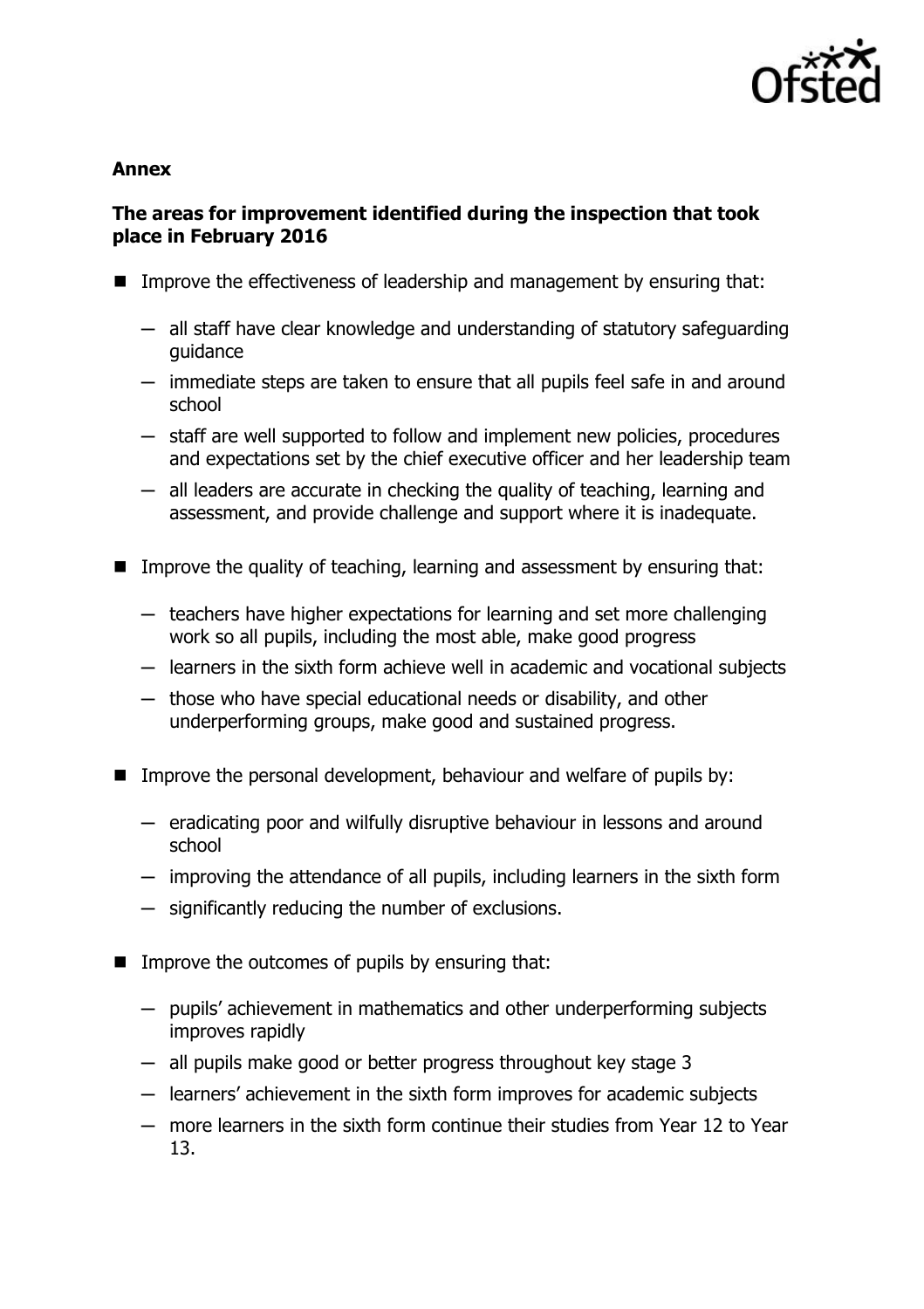

## **Report on the second monitoring inspection on 22 and 23 November 2017**

#### **Evidence**

During the monitoring visit, meetings were held with the executive headteacher, the headteacher, senior and middle leaders, staff and pupils. The lead inspector spoke to members of the interim executive board (IEB). Inspectors visited a number of lessons, the majority of which were jointly observed with senior leaders. They heard pupils read during lessons. Inspectors spoke to pupils both formally and during lessons, recreational times and at the end of the school day. They also spoke informally to staff at the school. Inspectors analysed policies for safeguarding, the single central record (showing the checks made on the suitability of staff to work at the school), and information kept by the school. Inspectors considered the school's plan to address issues identified at the previous inspection and actions to date.

The particular focus of this monitoring visit was on the effectiveness of leadership and management to address the issues identified at the previous inspection.

## **Context**

In September 2017, a formal partnership was created between United Learning Group and Lewisham local authority. A new headteacher and deputy headteacher, supported by an executive headteacher, all from United Learning Group, were appointed to lead the school.

The school remains a local authority maintained community school. However, the partnership arrangement means that the school benefits from both local authority and United Learning Group support. As a result, there is leadership capacity to make necessary school improvements.

## **The effectiveness of leadership and management**

Since September 2017, the executive headteacher and headteacher have made rapid improvements that have had a positive impact on the ethos and culture of the school. They have accurately assessed areas requiring immediate attention and put in place effective actions to address them. Leaders at all levels share their high ambitions for the school and its pupils and are committed to making the necessary changes. They have a realistic understanding of the scale of the task and the challenges they face. Leaders have created the '100 day plan' that encapsulates the key priorities for the school, with identified actions and measurable outcomes. Their focus on improving behaviour, teaching and learning, and pupils' progress has already begun to have an impact. Staff are highly positive about the changes and are equally dedicated to ensuring the best possible outcomes for the pupils at Sedgehill School. Consequently, there is a shared aspiration to continue to make significant changes, which will benefit the whole school community.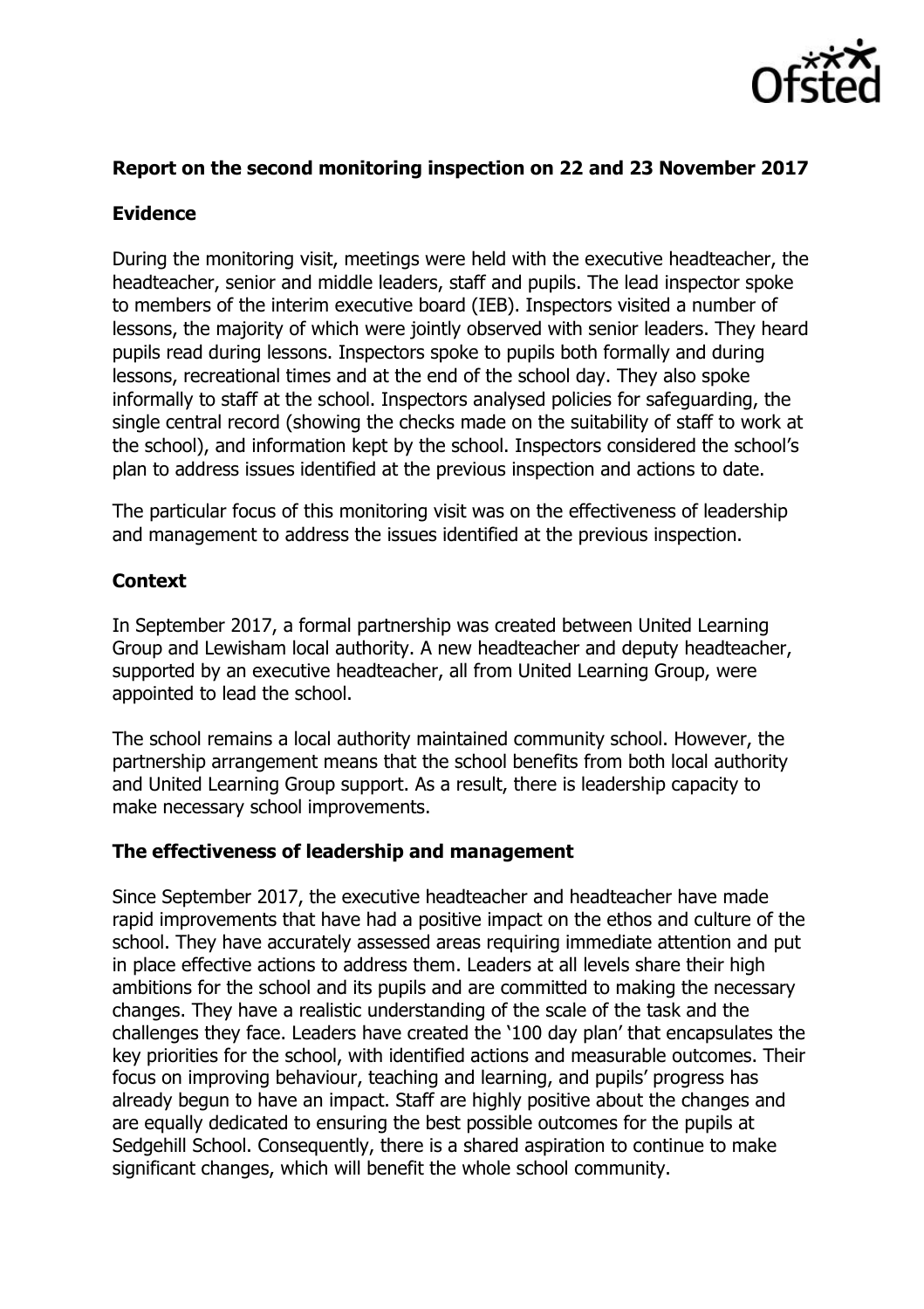

The newly formed IEB cements the partnership between United Learning, the school and the local authority. They fully support the implementation of the '100 day plan' and are clear about their assigned roles and responsibilities. The members are suitably experienced and therefore able to sufficiently challenge and hold school leaders to account.

Middle leaders are highly complimentary about the 'transformational' changes that have taken place since September 2017. They work closely together and with senior leaders to ensure that the focus on improving the quality of teaching and learning, and pupils' attitudes to learning, is the highest priority. They are clear about their role in delivering the actions identified in the '100 day plan'. Middle leaders welcome the professional development opportunities now available as part of the partnership working with United Learning and the local authority. Together, middle and senior leaders have created a positive culture for sharing best practice and supporting those teachers who are less experienced or confident.

Safeguarding arrangements are now effective and in line with statutory requirements. Since September, leaders have quickly put in place policies and procedures to ensure that pupils are kept safe. They have repeated the checks on the suitability of staff to work at the school, to ensure that all information held is comprehensive. Staff have received up-to-date training, including on the 'Prevent' duty. They understand their responsibility to be vigilant in keeping pupils safe and know how to share information in a timely and appropriate way. All are well aware of the dangers facing pupils in the community, including child sexual exploitation, gang affiliation and knife crime. Pupils are given relevant information and guidance on how they can keep themselves safe both in school and in the wider community. Leaders work closely with external agencies to ensure that early help is offered to pupils and their families as and when the need arises. Safeguarding concerns identified at the previous inspection and the first monitoring visit have now been addressed.

Leaders have rightly prioritised the sixth-form provision as an area requiring urgent attention. They have correctly identified the need to review and develop 16 to 19 study programmes to ensure that they retain more students and enable them to make good progress from their starting points.

#### **Quality of teaching, learning and assessment**

Leaders have prioritised improving the quality of teaching, learning and assessment across the school. They have implemented a systematic approach to teaching across all subject areas, called 'The Sedgehill Lesson Cycle'. Each lesson, pupils receive activities that help them to 'connect, activate, demonstrate and consolidate'. As a result, pupils are more engaged in their learning and keen to make progress.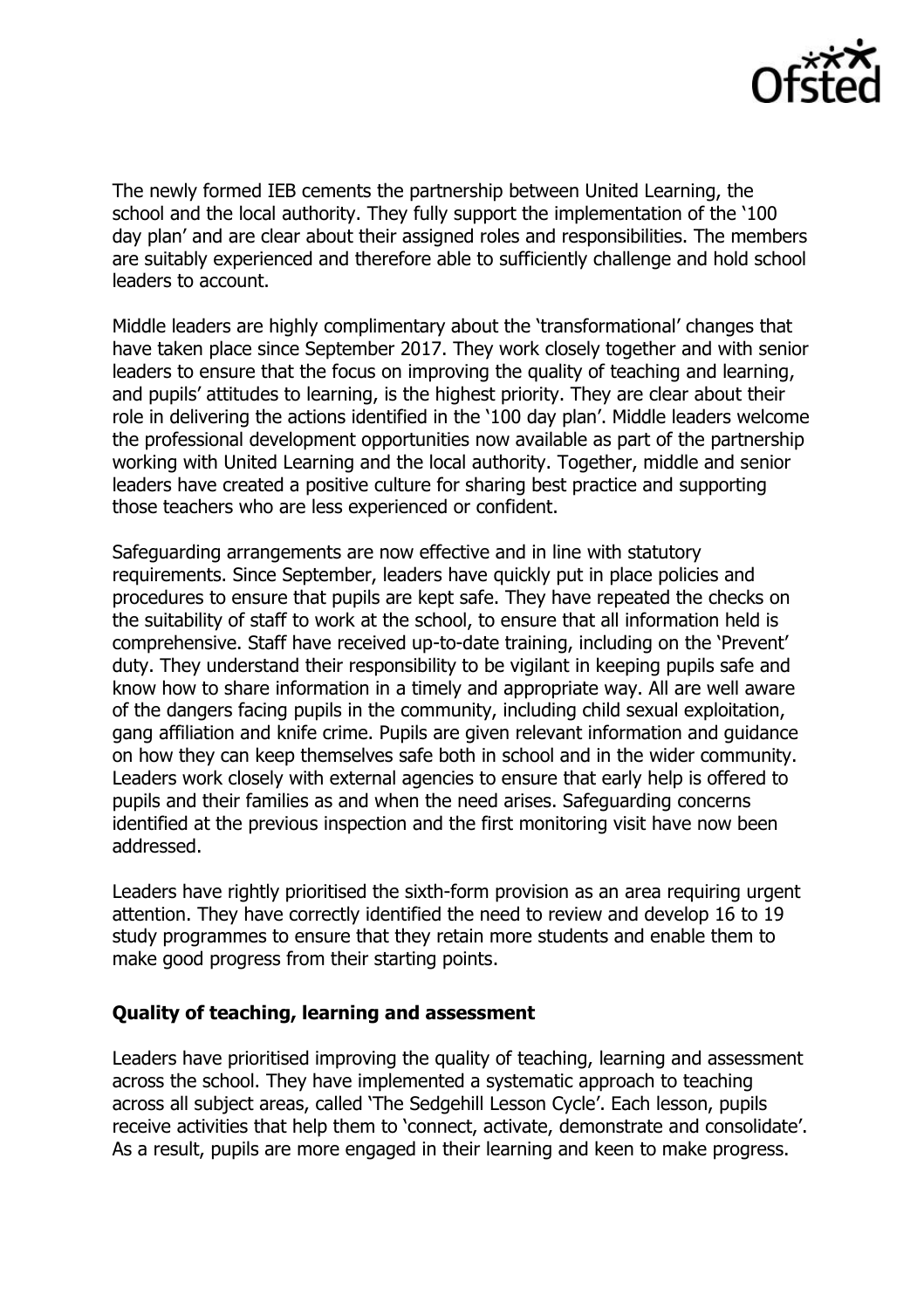

Senior and middle leaders now regularly visit lessons to ensure that the quality of teaching enables pupils to make progress. They have instigated a programme of support for those needing to develop their teaching skills further. There are regular opportunities for teachers to share their expertise and knowledge. This includes working with subject specialists from across United Learning and visiting other schools. As a result, there is now a more consistent approach to teaching across the school, well supported by subject experts. However, leaders know that the quality of teaching across subjects is still too variable, particularly in those areas where recruitment has proved difficult. Hence, improving teaching and learning remains a significant priority.

## **Personal development, behaviour and welfare**

School leaders have rightly focused on rapidly improving pupils' behaviour around the site and in lessons. They have put in place clear routines and structures for pupils as well as protocols for managing behaviour. As a result, pupils are now welcomed into the new school day in a calm line up. Pupils are not allowed to use mobile phones on the premises. Pupils are encouraged to respect each other and conduct themselves in a way that creates a safe place for everyone. Positive behaviour is rewarded and there are clear sanctions in place for those not able to abide by the new school rules. Pupils spoke of how calm the school now is and the significant changes that have happened since September.

The recently introduced 'DFL' approach ('disruption free learning') is having a positive impact on pupils' attitudes. Teachers' higher expectations and clear guidelines ensure that pupils understand how they should behave in lessons. As a result, incidents of poor behaviour in lessons are reducing. Pupils were unanimous in their praise for this new system and the impact it is having on their learning. As one pupil said: 'Last year it wasn't that good. But now the teachers help so much more because there isn't disruption and you can learn.'

Leaders have worked hard to address poor attendance. They have introduced systems to track and monitor carefully those pupils who attend less regularly, working closely with external agencies. Pupils say that they feel safer in school, due to improvements in pupils' conduct around the school site. This, plus an extensive rewards system, has encouraged more pupils to attend regularly. As a result, overall attendance is now above the national average. However, leaders know that the attendance of some pupils, particularly in Years 10 and 11, remains low. They are carefully monitoring individuals and working closely with their families to encourage them to attend more often.

## **Outcomes for pupils**

Since September, leaders at all levels have reviewed the accuracy of pupils' in-year assessment information. Consequently, they are currently re-assessing all pupils so that they can set aspirational yet achievable targets. The accuracy of teachers'